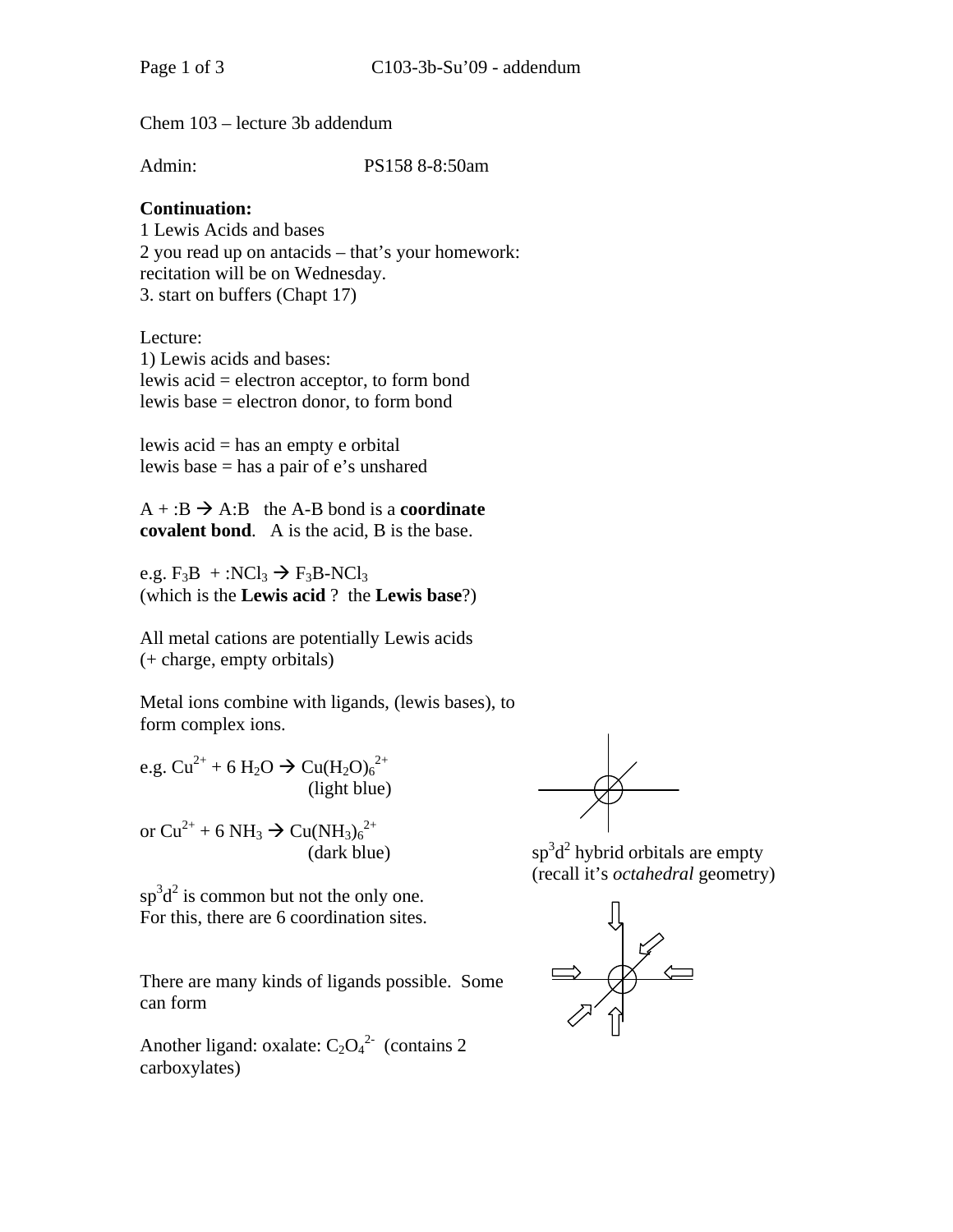Each oxalate ion can provide 2 coordination covalent bonds. Complex becomes: Metal  $(C_2O_4)_3$ 

When complexes form in solution, often the complex is also soluble, often it is also charged.

It turns out that the metal complexes can act as acids:

Even after they form the complex many of them still act as acids by releasing protons.

$$
Cu(H_2O)_6^{2+} == Cu(H_2O)_5(OH)^+ + H^+
$$

Hydroxides are often the ligands

### Can form **metal hydroxides**:

Metal hydroxides themselves can be **amphoteric**: act as acids or as bases:

For example:

$$
Al(OH)3 + 3 H+ \rightarrow Al3+ + 3 H2O
$$

Or the same hydroxide can act differently:

$$
Al(OH)3 + OH- \rightarrow Al(OH)4
$$
  
A Lewis base

### **OK Reading assignment: (graded recitation on Wednesday).** On Lewis acids, applications 16.10. I'll ask questions at 430 pm. If called you will need to stand up from your seat**.**

## **OK next:**

#### **Chapter 17: additional aqueous equilibria**

17.1 buffer solutions: (1) what is a *buffer*? A **buffer** is a solution consisting of: (a) **weak acid** (b) **its conjugate base**.